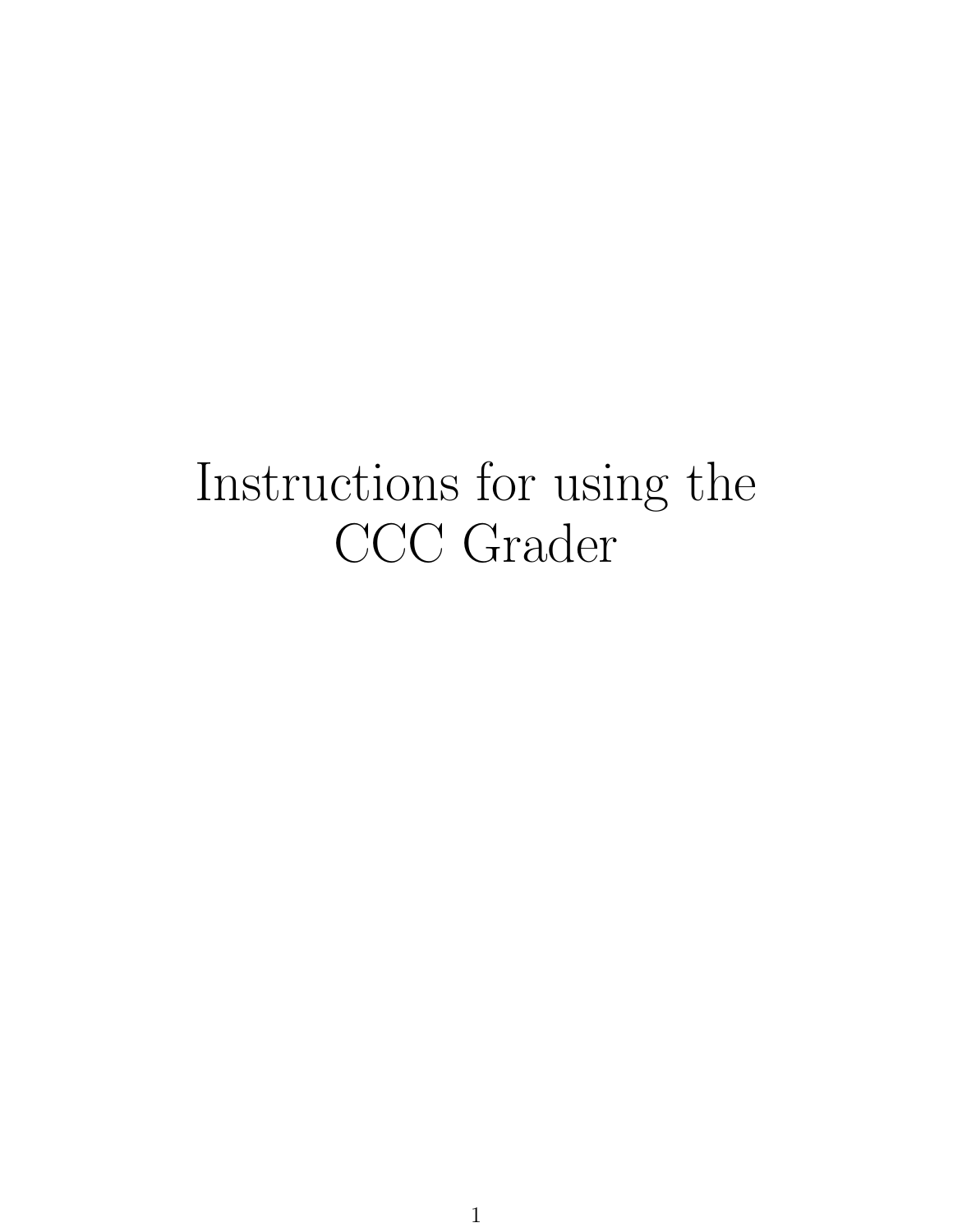### Table of Contents

### Information for students:

- [How to register for an account on the CCC Grader](#page-2-0)
- [How to submit programs to the CCC Grader](#page-3-0)
- [How to write "live" contests using the CCC Grader](#page-4-0)
- [How to avoid common pitfalls](#page-5-0)

### Information for teachers:

- [How to authenticate a student](#page-6-0)
- [How to reset student passwords](#page-7-0)
- [How to inactivate \(e.g., graduate/ungraduate/hide\) students](#page-8-0)
- [How to monitor student performance](#page-9-0)
- [How to use your "school account"](#page-10-0)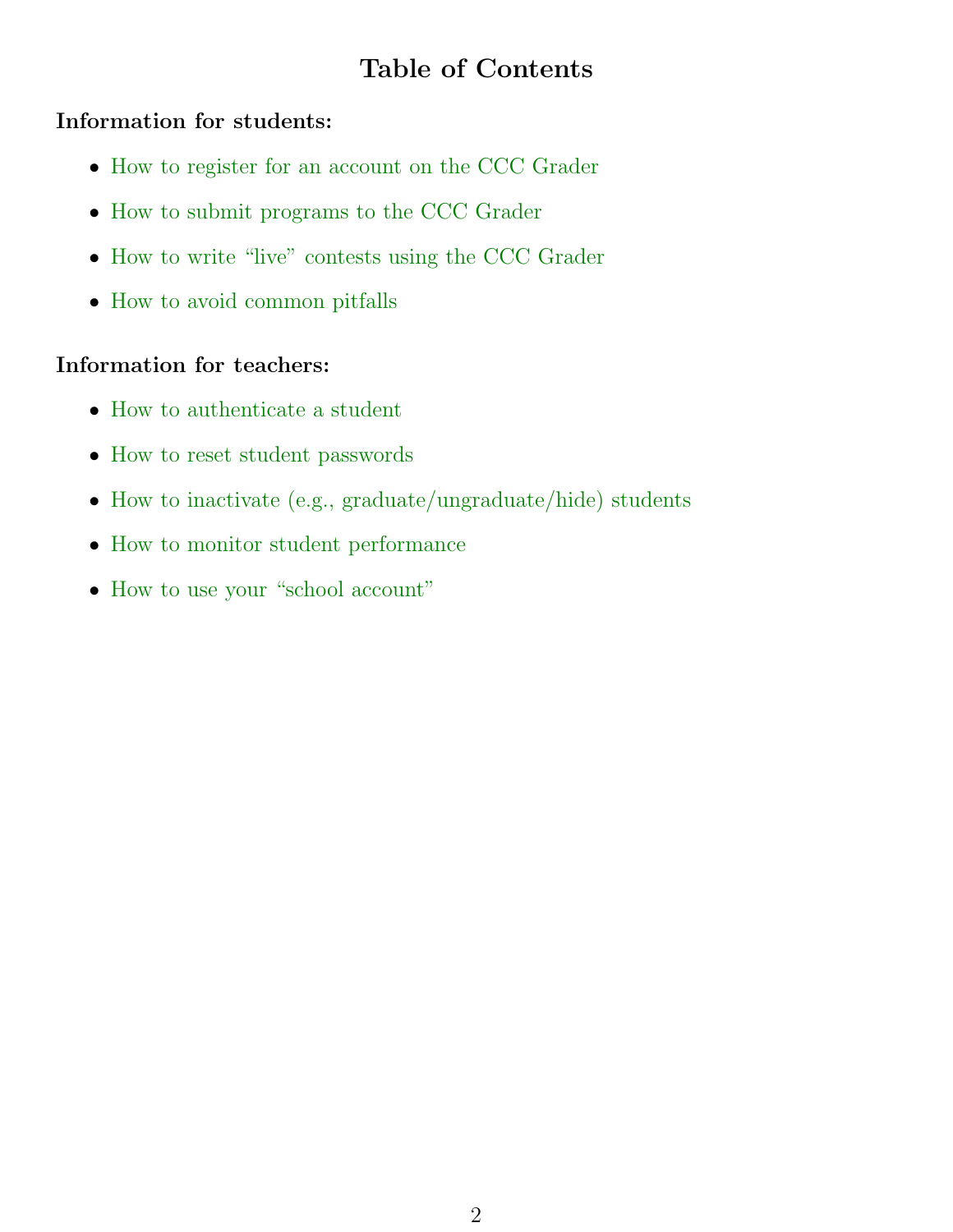# <span id="page-2-0"></span>How to register for an account on the CCC Grader

1. To create an account on the CCC Grader, go to:

### <http://cccgrader.com/register.php>

and fill out the necessary information. You will need to your school's CEMC "school number", which is what was used to register your school for the CCC: your math or computer science teacher will have that number.

The biographical information on that page should be self-explanatory.

- 2. The supervising teacher will need to authenticate you as a student. They can do so by following the instructions outlined in the section [How to authenticate a student.](#page-6-0)
- 3. Once you are authenticated, you will receive an email message of the form:

Your account in the CCC Contest System has been created. You can  $log$  in at <http://cccgrader.com/index.php>. Your username is "XXXXXXX" and your password is the one you chose during registration. Good luck on the contest!

You can then login to the CCC Grader and submit solutions to contests. Full details can be found in the next section, [How to submit programs to the CCC Grader.](#page-3-0)

Note: Teachers do not need to create an account for themselves. Each school has its own "school account" which teachers can use to submit solutions to problems. See the section [How to use your "school account".](#page-10-0)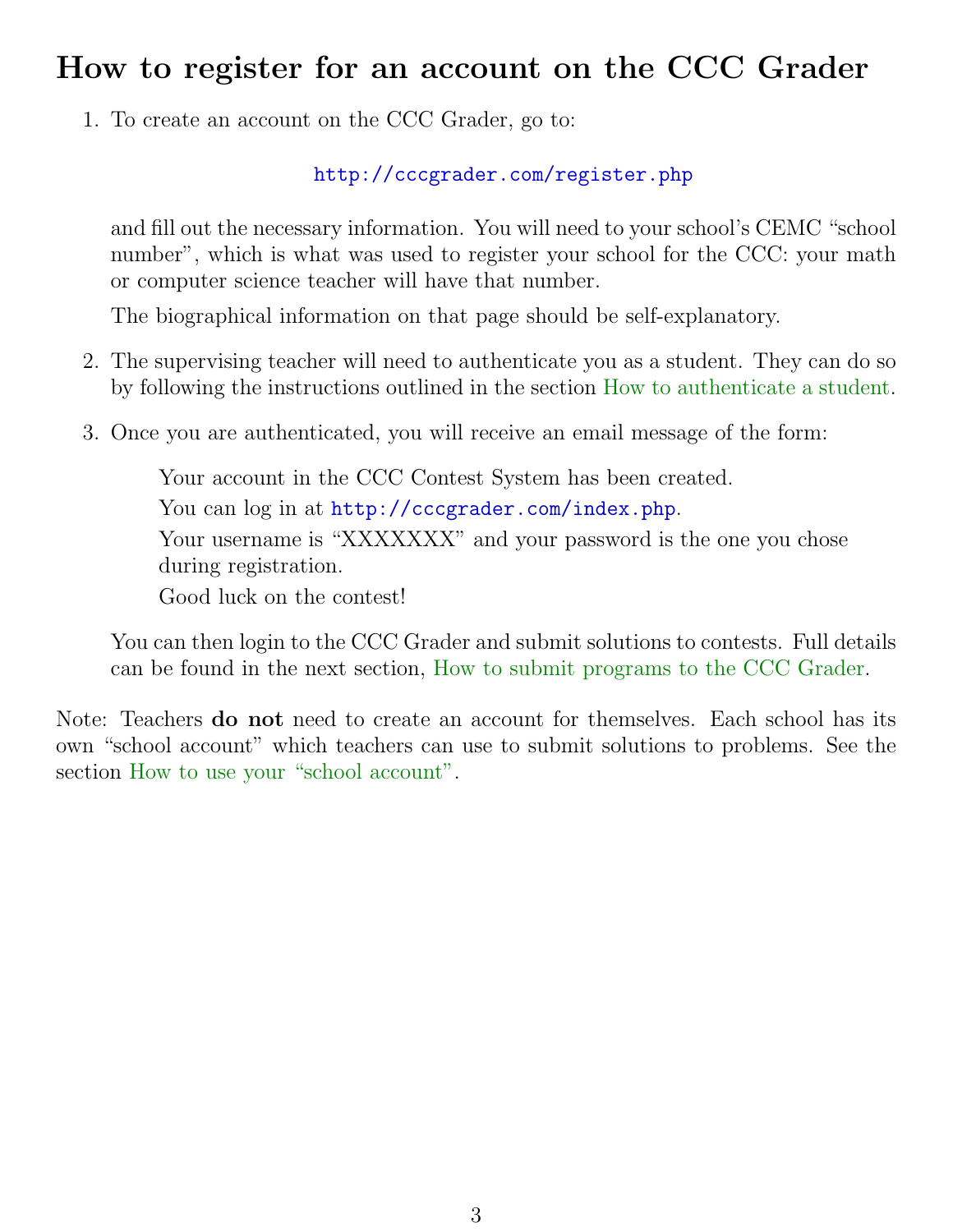# <span id="page-3-0"></span>How to submit programs to the CCC Grader

1. Login to:

### <http://cccgrader.com>

using your CCC Grader userid and password.

- 2. "Enter" a contest from the main page.
- 3. Select a "Problem" to submit a solution for.
- 4. Select a "Language" from the drop-down list.
- 5. Upload a file using the "Browse" button.
- 6. Click the "Submit" button.
- 7. You will be brought to the submission page which gives you information about your submission as it run on all test cases. You can see your score, and you may wish to refresh this page to be updated on the status of your submission.
- 8. The feedback you will receive from the CCC Grader is one of:
	- compilation error (e.g., your program did not compile),
	- time-limit exceeded (e.g., your program took too long to find an answer),
	- run-time error (e.g., segmentation fault in your program),
	- wrong answer (e.g., your program gave incorrect output),
	- skipped test (e.g., within one test batch, you have failed one of the tests, and thus the remainder of the tests within that batch have been skipped), or
	- correct (e.g., your output matches the expected output exactly).
- 9. To return to the contest page and submit another solution to a problem, click on "Contest".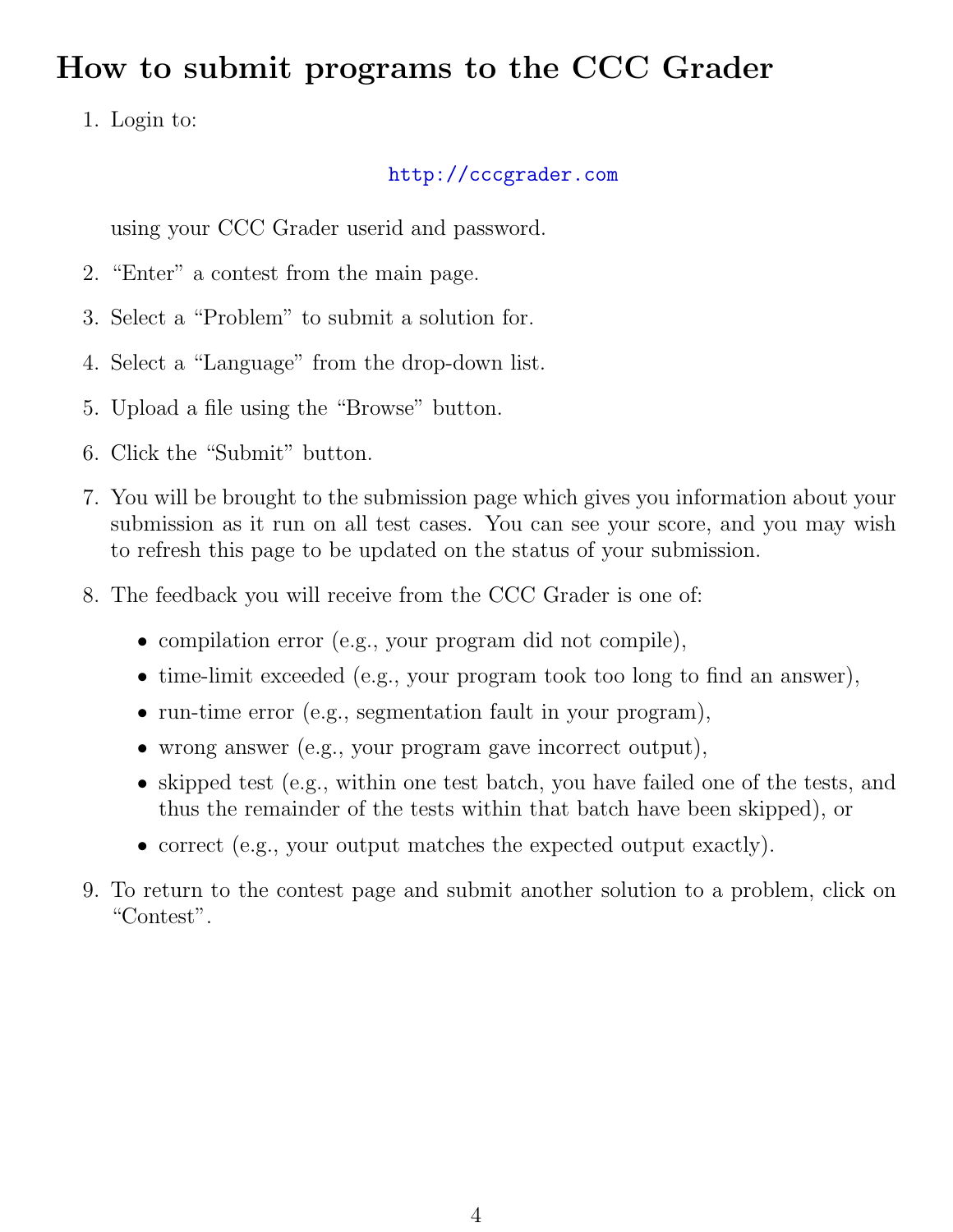# <span id="page-4-0"></span>How to write "live" contests using the CCC Grader

- 1. First, follow the steps outlined in the previous two sections [How to register for an](#page-2-0) [account on the CCC Grader](#page-2-0) and [How to use the CCC Grader.](#page-3-0)
- 2. Once you login and select a "live" contest (e.g., the Junior or Senior CCC), you will be prompted to review your biographical information. In particular, ensure that:
	- your first and last names are spelled correctly,
	- your email address is correct,
	- your date of birth is correct, and
	- your status as being "official" or "unofficial" is correct: eligibility rules are available through [CCC Recognition,](http://cemc.uwaterloo.ca/contests/recognition.html#ccc) which is also available on the biographical information page.
- 3. Once you have verified your biographical information, you then click "Register/Start timer".
- 4. The timer will be begin and you will see your remaining time on the contest page. Once the time has expired, you will be unable to submit any solutions to the grader for that contest.
- 5. Note that for the Junior and Senior CCC, you may write either contest. We will take the highest score between the two contests as the contest you have written. You do not need to do anything extra to indicate your preference.
- 6. Students should write the contest at the time specified by your supervising teacher. That is, all students should write the same contest at the same time, rather than at different times during the day.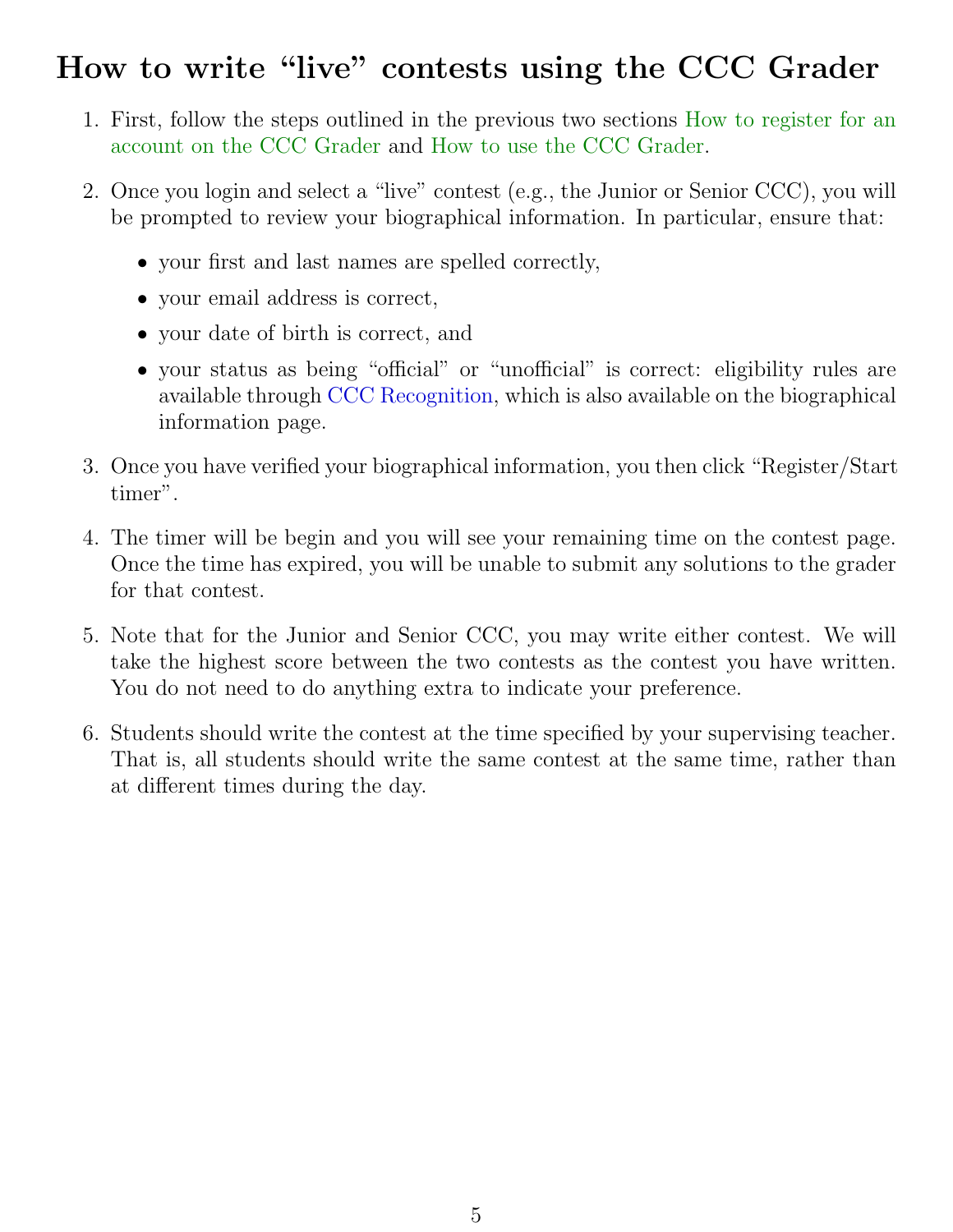# <span id="page-5-0"></span>How to avoid common pitfalls

- Ensure that all filenames contain only alphanumeric, underscore  $($ .), or dash  $($ - $)$ characters.
- For Python programs, ensure that the correct version of Python is chosen when choosing the compiler. That is, Python 2 programs and Python 3 programs are not interchangeable.
- Java programs must be written in a file called Main.java, and thus have:

### public class Main

as the class name in that file. Compilation will fail otherwise.

- In general, we strongly recommend that input and output be performed using techniques demonstrated in the provided sample programs. In particular, note that in Java, using multiple Scanner or other input objects may cause programs to fail. Use at most one such input object to read from System.in.
- Occasionally, to obtain a perfect score, "fast input" is required which means using something like BufferedReader in Java or scanf in  $C++$ .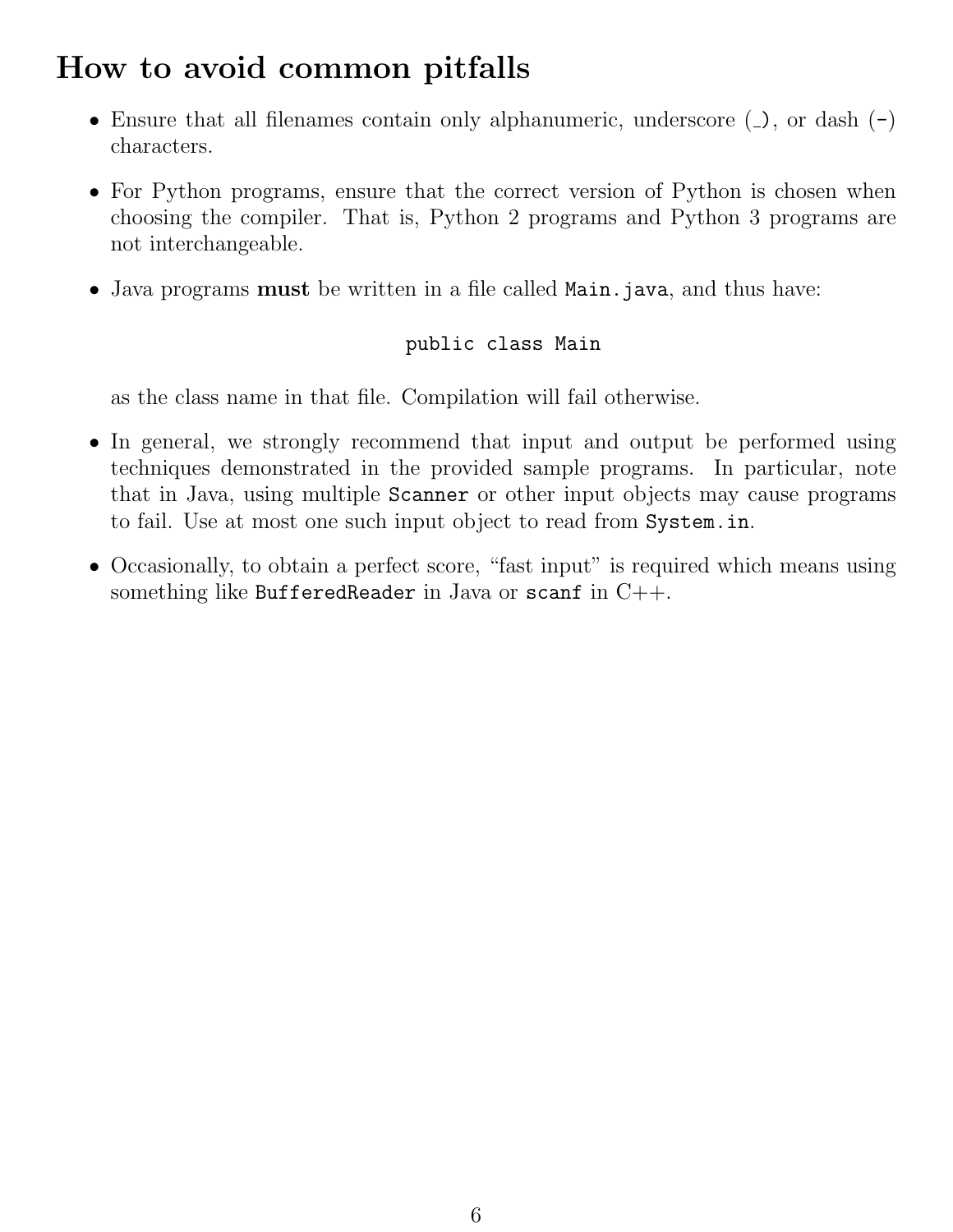# <span id="page-6-0"></span>How to authenticate a student

1. Teachers should login to:

<http://cccgrader.com/teachers/>

You will need to enter your CEMC school number and your school password.

2. Once you login to the system, you should "Approve" (or, if they are not your student, "Delete") your "Unverified Users". Students will then receive a message saying that they can use the CCC On-line Grading system, and that email will contain their userid.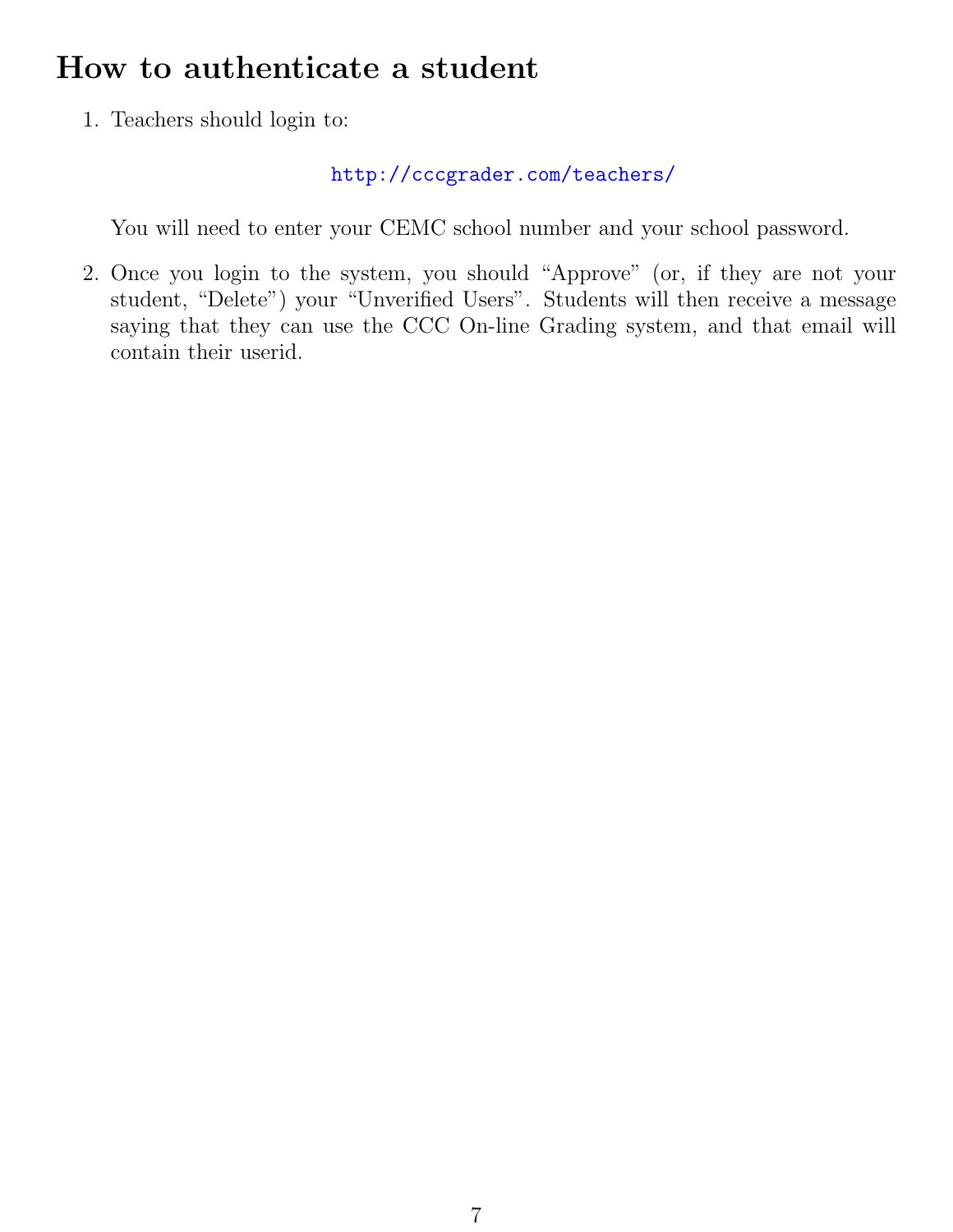# <span id="page-7-0"></span>How to reset student passwords

1. Teachers should login to:

### <http://cccgrader.com/teachers/>

You will need to enter your CEMC school number and your school password.

- 2. Locate the user that you wish to update the password for in your "School Roster".
- 3. Type the new password into the "Password" field.
- 4. Click the "Update" button.
- 5. This will cause an email to be sent to the email address associated with that user (which you can see in that same row of the "School Roster" table). As sample of such an email is shown below.

Your CCC Contest System password has been reset by your teacher. You can  $log$  in to the system by accessing  $http://cccgrader.com/index.$ [php](http://cccgrader.com/index.php) with the following credentials: username: "USERNAME" password: "NEWPASSWORD"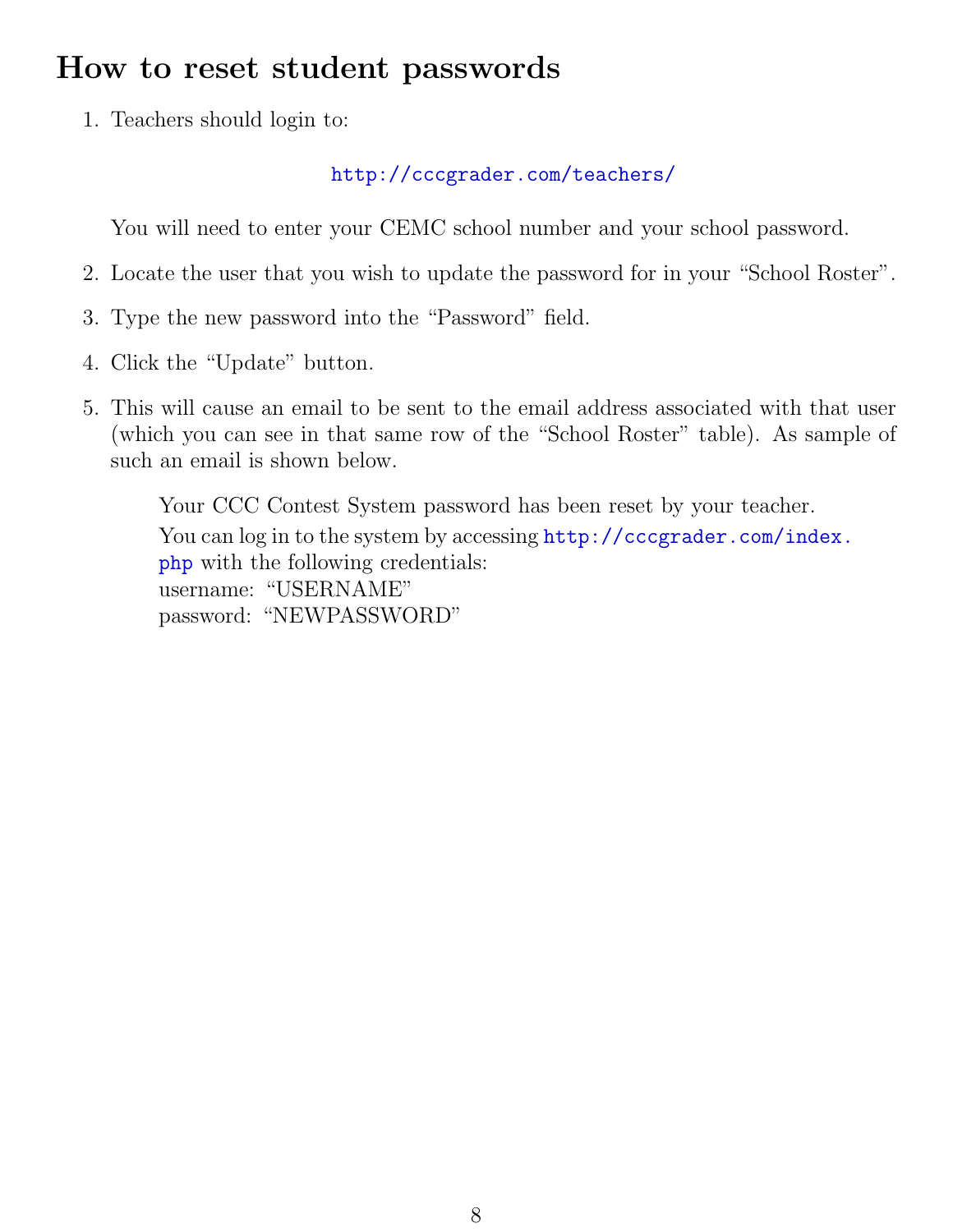# <span id="page-8-0"></span>How to inactivate (e.g., graduate/ungraduate/hide) students

### How to graduate a student

1. Teachers should login to:

### <http://cccgrader.com/teachers/>

You will need to enter your CEMC school number and your school password.

- 2. Locate the user that you wish to graduate in your "School Roster" table.
- 3. Click on "Graduate". This will move the student from your "School Roster" table to the "School Alumni" table, and remove their access to the CCC Grader.

### How to un-graduate a student

1. Teachers should login to:

### <http://cccgrader.com/teachers/>

You will need to enter your CEMC school number and your school password.

- 2. Locate the user that you wish to un-graduate in your "School Alumni" table.
- 3. Click on "Un-Graduate". This will move the student from your "School Alumni" table to the "School Roster" table, and grant access to the CCC Grader.

### How to hide a student

1. Teachers should login to:

### <http://cccgrader.com/teachers/>

You will need to enter your CEMC school number and your school password.

- 2. Locate the user that you wish to hide in your "School Alumni" table.
- 3. Click on "Hide". This will remove the student from your "School Alumni".

### Notes:

- You cannot "un-hide" a student: it is a permanent operation.
- Hiding does not delete the student record: it is still stored in our database system, so the information can be accessed if it is ever needed in the future.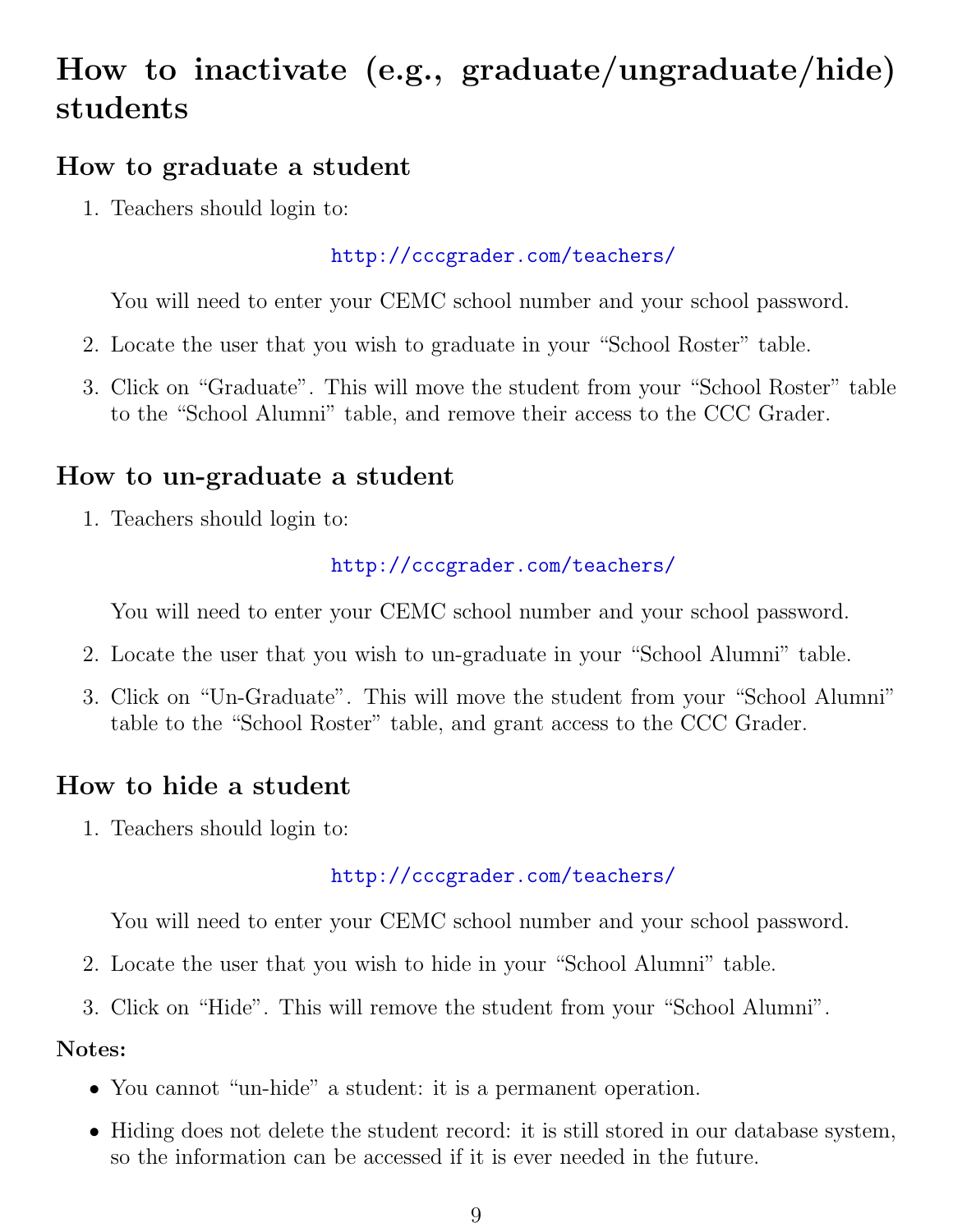# <span id="page-9-0"></span>How to monitor student performance

1. Teachers should login to:

### <http://cccgrader.com/teachers/>

You will need to enter your CEMC school number and your school password.

- 2. Under "Contests", find the contest results you wish to see.
- 3. Click on the "Scoreboard".

Note: the scoreboard will be updated in real-time; simply refresh the page to see any updates.